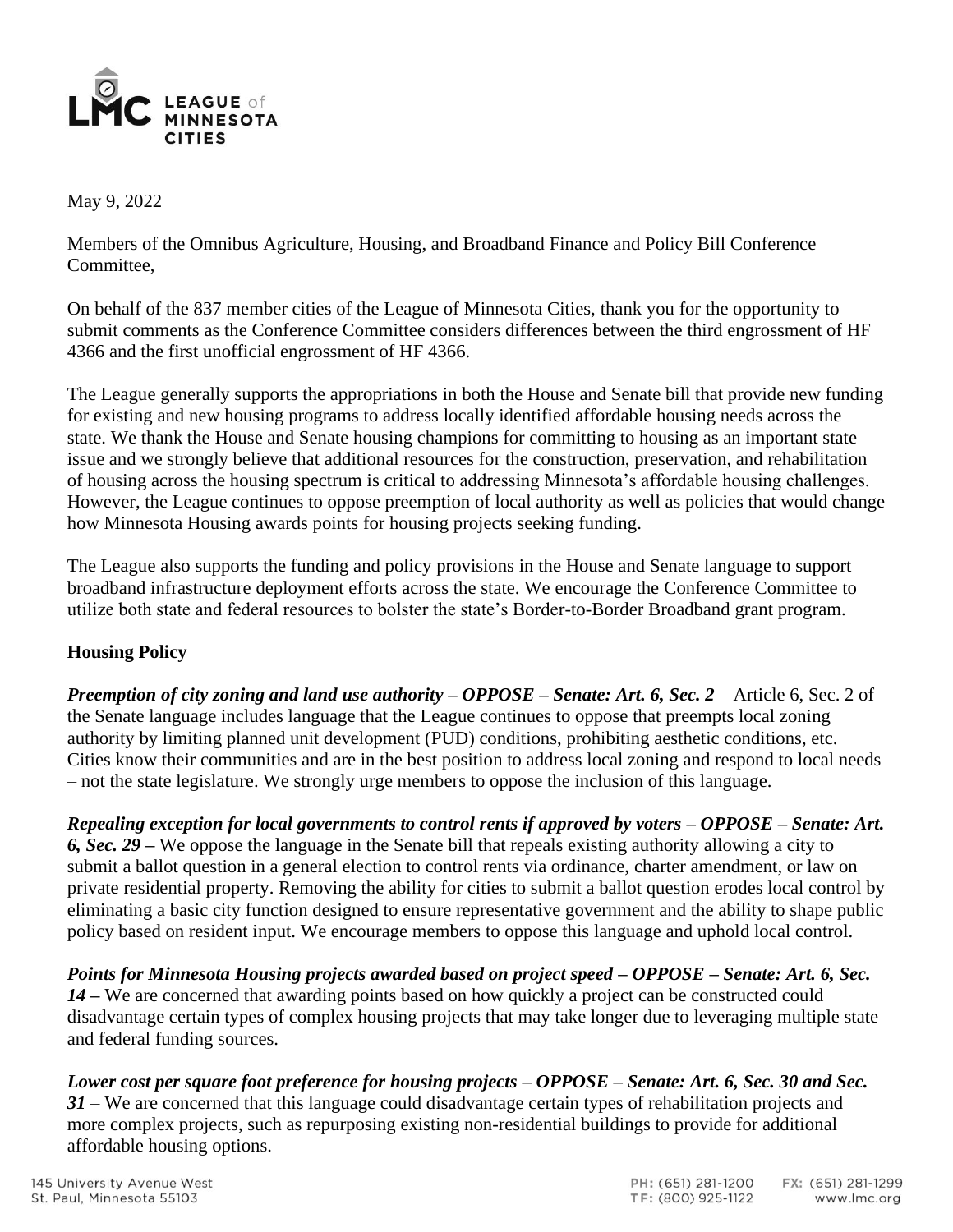## **Housing Appropriations**

*Economic Development & Challenge Fund Grant Program—SUPPORT* **–** *House: Art. 3, Sec.2, Subd. 2* – The League supports the \$20 million in one-time funding in FY 2023 with \$17,117,000 added to the base in FY 2024 and FY 2025 for the Economic Development & Challenge Fund Grant Program. Additional funding for this flexible program will result in more housing projects being completed and will positively impact local economic development that comes with adequate affordable housing options for the local workforce.

*Community Stabilization – SUPPORT – House: Art. 3, Sec. 2, Subd. 6* **–** The League strongly supports the inclusion of \$100 million to fund a new Community Stabilization Program to help assist with the preservation of single- and multi-family Naturally Occurring Affordable Housing (NOAH) stock. Minnesota currently loses more NOAH each year than we preserve, and this resource is much needed in our communities if we are to address this critical area of the housing spectrum and mitigate resident displacement.

*Homeownership Education, Counseling, and Training Program (HECAT) – SUPPORT – House: Art. 3, Sec. 2, Subd. 11* **–** The League supports the additional \$1 million for HECAT that will provide more state grant funding to nonprofits and political subdivisions to assist Black, Indigenous, and People of Color and low- and moderate-income renters with educational and counseling opportunities to best prepare individuals and families for sustainable homeownership.

*First Generation Homebuyers Down Payment Assistance Fund – SUPPORT – House: Art. 3, Sec. 2, Subd.* 12 – The League supports the appropriation of \$50 million for a new First-Generation Homebuyers Down Payment Assistance Fund. Modeled after a successful city program, this new program will help expand homeownership and close the racial gap in homeownership.

*Local Housing Trust Fund State Matching Grants—SUPPORT* **–** *House: Art. 3, Sec. 2, Subd. 13* **–** The League strongly supports the House bill's inclusion of an additional \$10 million in one-time funding to provide resources for Local Housing Trust Fund matching grants to bolster the development of more local housing trust funds across the state. Local Housing Trust Funds serve as an important and flexible tool for cities to address housing needs.

*Workforce Homeownership Program – SUPPORT – Senate: Art. 5, Sec. 3, Subd. 2 –* We appreciate and support the \$10 million funding increase for the workforce and affordable homeownership development program that provides grants to eligible applicants, including cities, for the development of owner-occupied multi-family or single-family workforce and affordable homeownership projects.

*Homeownership Investment Grants – SUPPORT – Senate: Art. 5, Sec. 3, Subd. 3* **–** The League appreciates and supports the proposed appropriation of \$35 million in funding for a new Homeownership Investment Grants program, which would provide resources to community development financial institutions to support efforts that increase the supply of affordable owner-occupied homes, financing, acquisition, and rehabilitation of affordable owner-occupied homes, and efforts to increase access to homeownership for communities of color.

*Housing Infrastructure Bonds – SUPPORT – House: Art. 4, Sec 5, Subd. 2i –* The League strongly supports the authorization of \$400 million in housing infrastructure bonds. Additional bonding resources for housing will continue to support single- and multi-family housing projects across the housing spectrum and bolster local efforts to address housing needs.